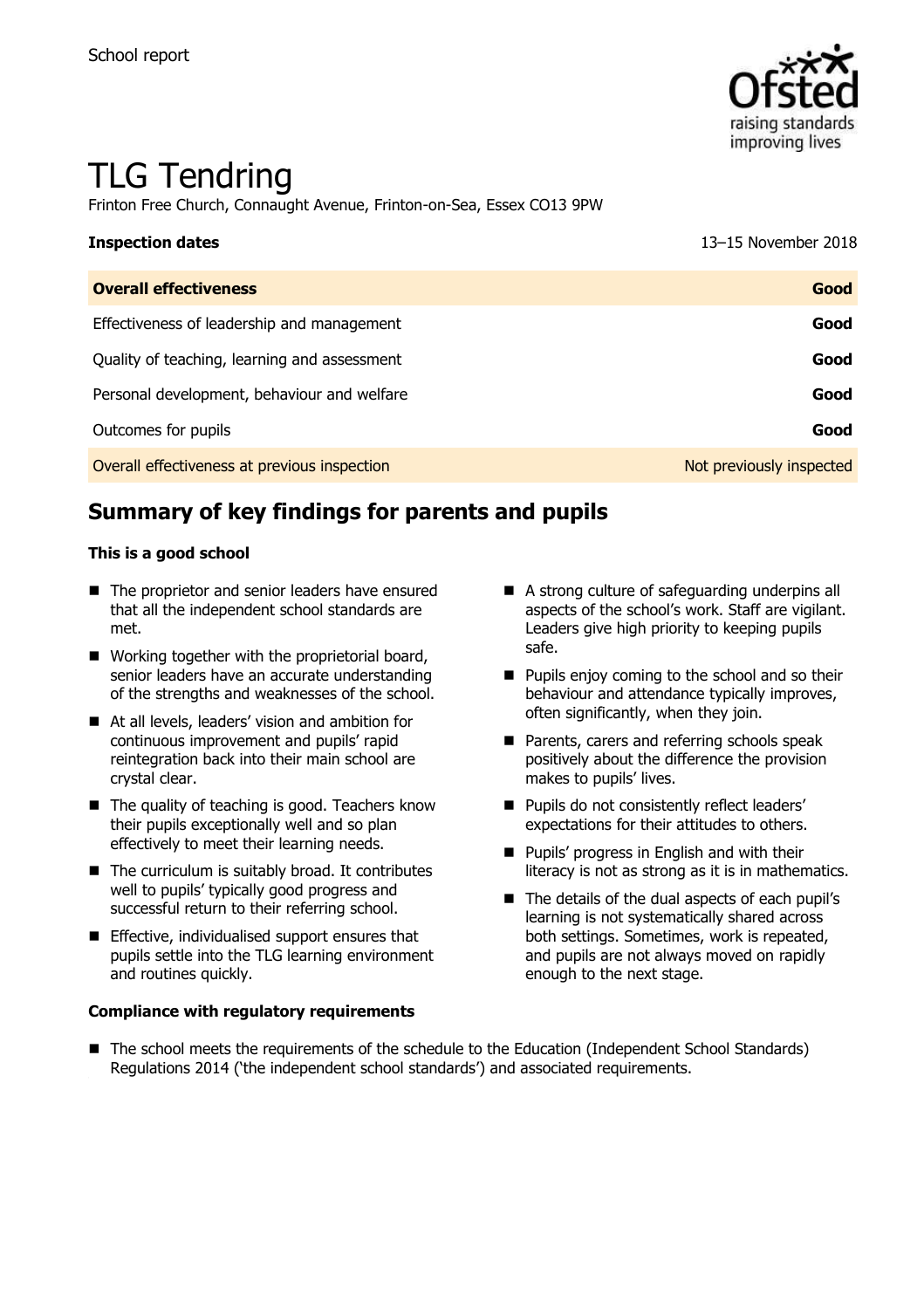

# **Full report**

### **What does the school need to do to improve further?**

- Improve the quality of teaching, learning and pupils' outcomes by ensuring that:
	- day-to-day learning is based systematically on regularly updated information from the referring school, as well as the information that TLG holds
	- the most able pupils are challenged consistently to achieve their potential by moving them on quickly when they are ready to progress to the next stage
	- reading and literacy skills improve so that pupils show greater resilience in writing at length.
- Build on current work to promote fundamental British values, so that all pupils' attitudes consistently reflect the high expectations that staff promote.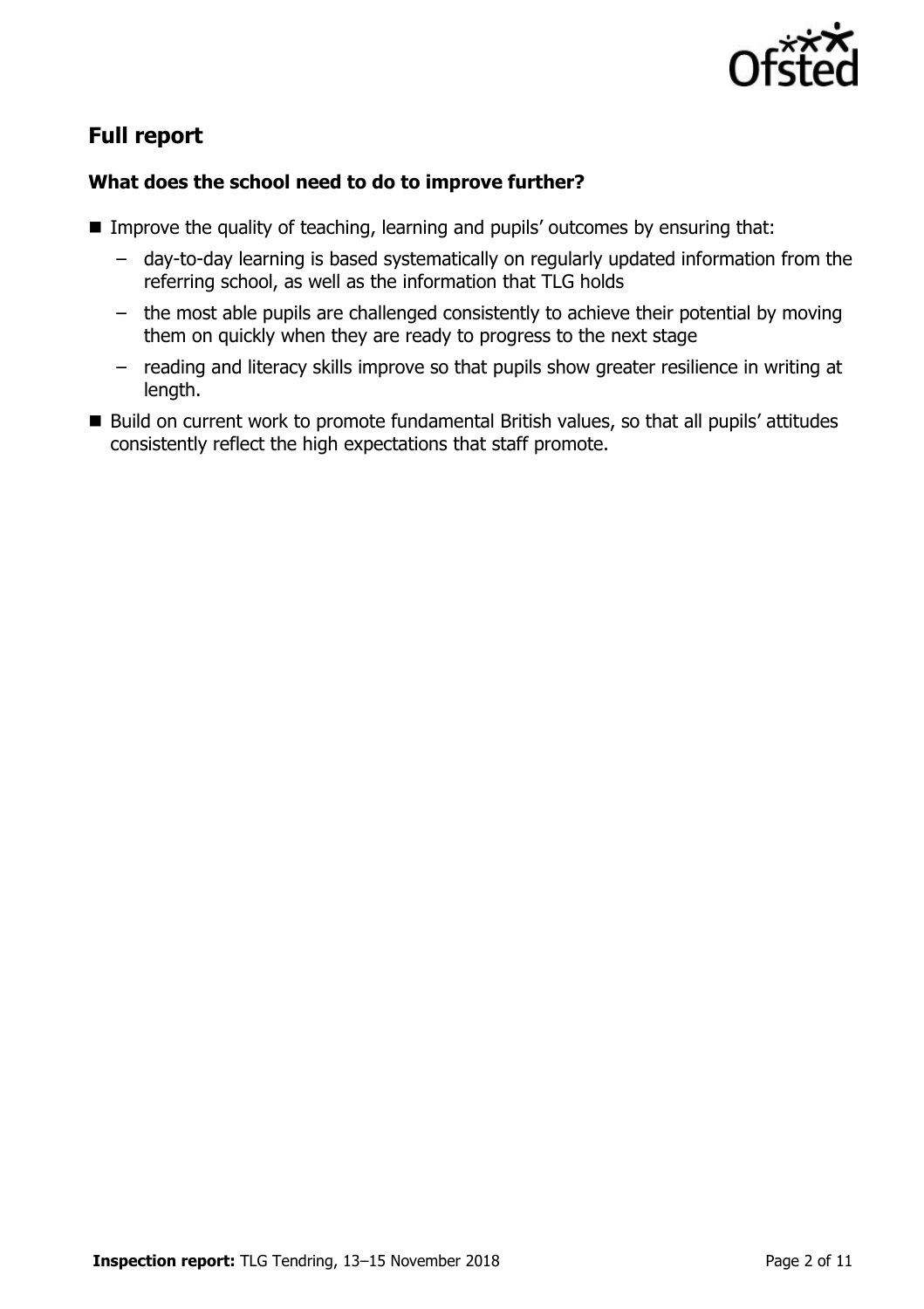

# **Inspection judgements**

#### **Effectiveness of leadership and management Good**

- Leaders have ensured that all the independent school standards are met. In just over a year since the school opened, the whole-school team has rapidly established a precedent for the provision of effective academic and pastoral support for pupils in their care.
- The productive, strong and effective working relationships that exist between the headteacher, the proprietorial body and senior leaders from the Transforming Lives for Good (TLG) charity are impressive. Working together, they are making a positive difference to improving the life chances of vulnerable pupils, many of whom have previously experienced significant periods of disruption to their education.
- The senior leadership team has created a culture of high expectations, nurturing and respect. Staff are unequivocally committed to helping pupils grow in confidence in both their academic and personal development. They have a track record of success in the timely reintegration of pupils into their original schools.
- The school premises are in specifically adapted accommodation in Frinton Free Church. The learning environment is bright, well maintained and spacious. Pupils' work is celebrated appropriately through lively displays on classroom walls.
- The curriculum has been revised to ensure further depth across a wide range of subjects. Pupils have dedicated lessons in English and mathematics and work on projects covering a range of cross-curricular themes. Each theme incorporates interesting opportunities to build on pupils' literacy and numeracy skills, alongside subject-led topics covering, for example, humanities, computing, art, design, technology and science.
- There is a strong focus on raising pupils' awareness of healthy lifestyles, relationships and diverse cultures. Popular sessions on food preparation and basic cookery skills are taught in the kitchen, which the school has access to on the church site.
- **E** Effective systems ensure that the quality of teaching and learning is checked regularly and systematically, using the TLG wider organisation's teacher-development framework. The model is suitably rooted in self-evaluation and reflection, which combines well with the checks that senior leaders make and the routine coaching they offer.
- There is a palpable sense of trust across the school. All staff who responded to Ofsted's questionnaire said that they were proud to work at the school. As one member of staff commented, 'I love being part of TLG. The difference we see in pupils, from coming in to leaving, can be so dramatic. It is a joy to see.'
- Parents are often positive about the difference the provision is making to their child's development and progression. As more than one of them said in evaluating the school's work, 'Thank you TLG for giving me back my child.'
- Echoing similar views as those of the parents, representatives from referring schools spoke consistently of improved behaviour, attendance and better attitudes to learning than previously seen when pupils returned.
- Senior leaders have an accurate understanding of the strengths and weaknesses of the provision. Together with the proprietorial body, they work hard to ensure that the school remains on a cycle of continuous improvement.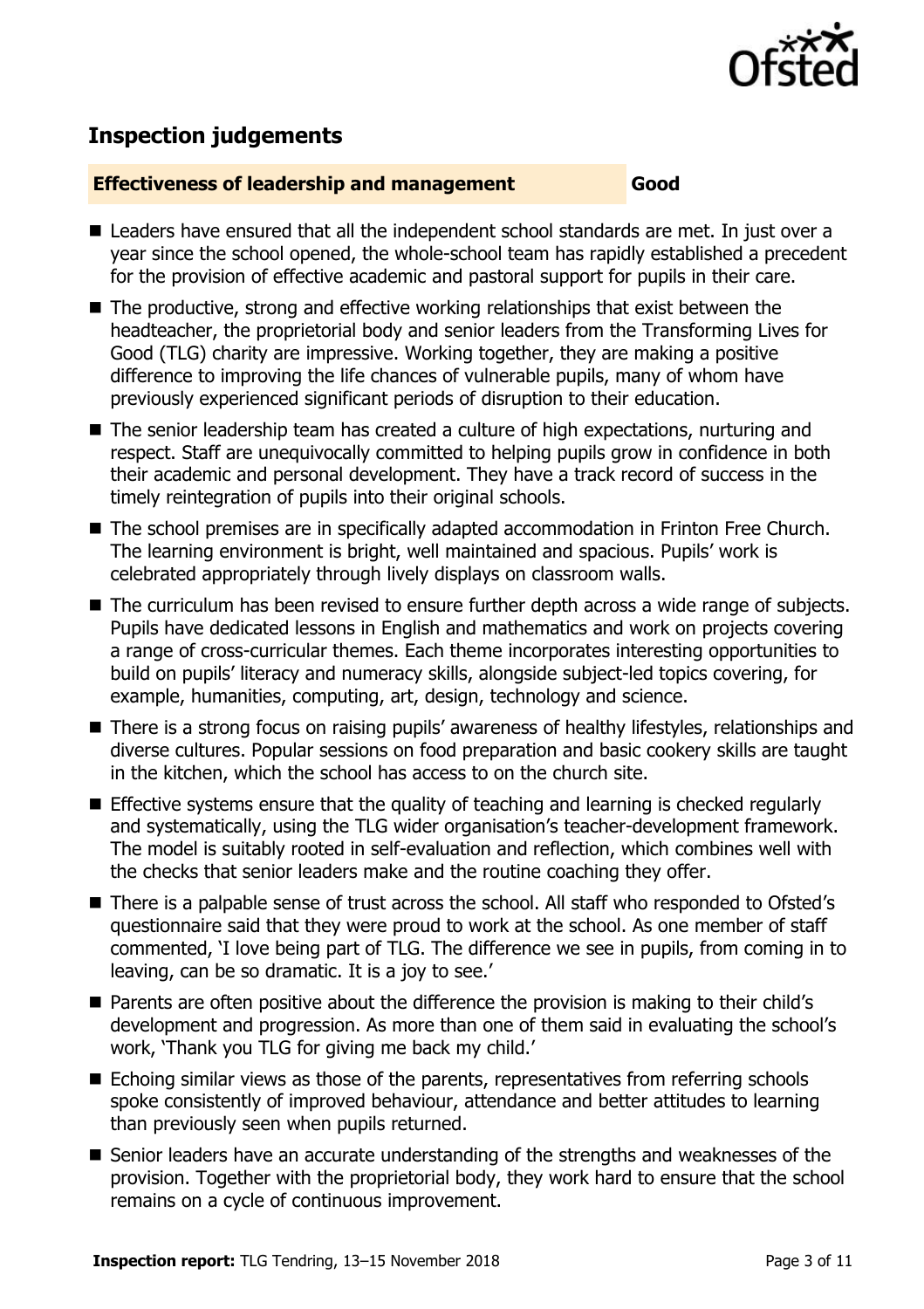

- They know that there is more to do to ensure that pupils are confident in their reading skills and to improve their ability to write at length. Additional training has been put in place to support staff, and so to help ensure that pupils' progress in English is more closely matched to the strong progress they make in mathematics.
- Work is under way to pilot a 'learning diary' to better facilitate the transfer of information on a day-to day basis between TLG and the referring school. This aims to strengthen further the partnership approach to planning for individual pupils' progression, and to ensure that they reach their full potential ready for their return to the main school.
- While the values of tolerance and respect are systematically reinforced in taught sessions, occasionally pupils do not consistently reflect leaders' expectations in their attitudes to others. When this happens, swift action is taken to deal with the issues. Leaders are exploring wider opportunities within the TLG organisation to strengthen further this aspect of the provision.

#### **Governance**

- The school's governance is overseen by the proprietorial body, known locally as the school board. The chair of the board is also the senior minister at the Frinton Free Church and supports the teaching of religious education in the school.
- Working closely together, the board reflects a wide range of important attributes and skills underpinning the team's effectiveness in holding leaders to account for the school's performance.
- The school board shares school leaders' commitment to securing high quality provision and pupils' rapid progression back into mainstream education.
- Members are kept well informed through regular reports from the headteacher, offering challenge and support in appropriate measures. Plans are in place to extend their engagement in the day-to-day life of the school, for example through planned visits to lessons.
- The school board takes its safeguarding responsibilities very seriously. It makes suitable checks in its meetings to ensure that any concerns are acted upon.

### **Safeguarding**

- The arrangements for safeguarding are effective.
- $\blacksquare$  Keeping pupils safe is a high priority across the school. Systems to ensure that any concerns raised are acted upon promptly are carefully organised. Records are well maintained and meet statutory requirements.
- Staff receive regular and up-to-date training so that they know how to respond to any concerns and what to look out for. For example, they can recognise the signs of abuse and neglect and understand the inherent dangers in gang cultures and county lines.
- All staff who responded to Ofsted's online staff survey said they strongly agreed that pupils are safe.
- Staff are vigilant and know their pupils exceptionally well. Frequent formal and informal discussions ensure that they report and share any concerns about individuals. They keep in regular contact with referring schools, parents and, as necessary, external agencies to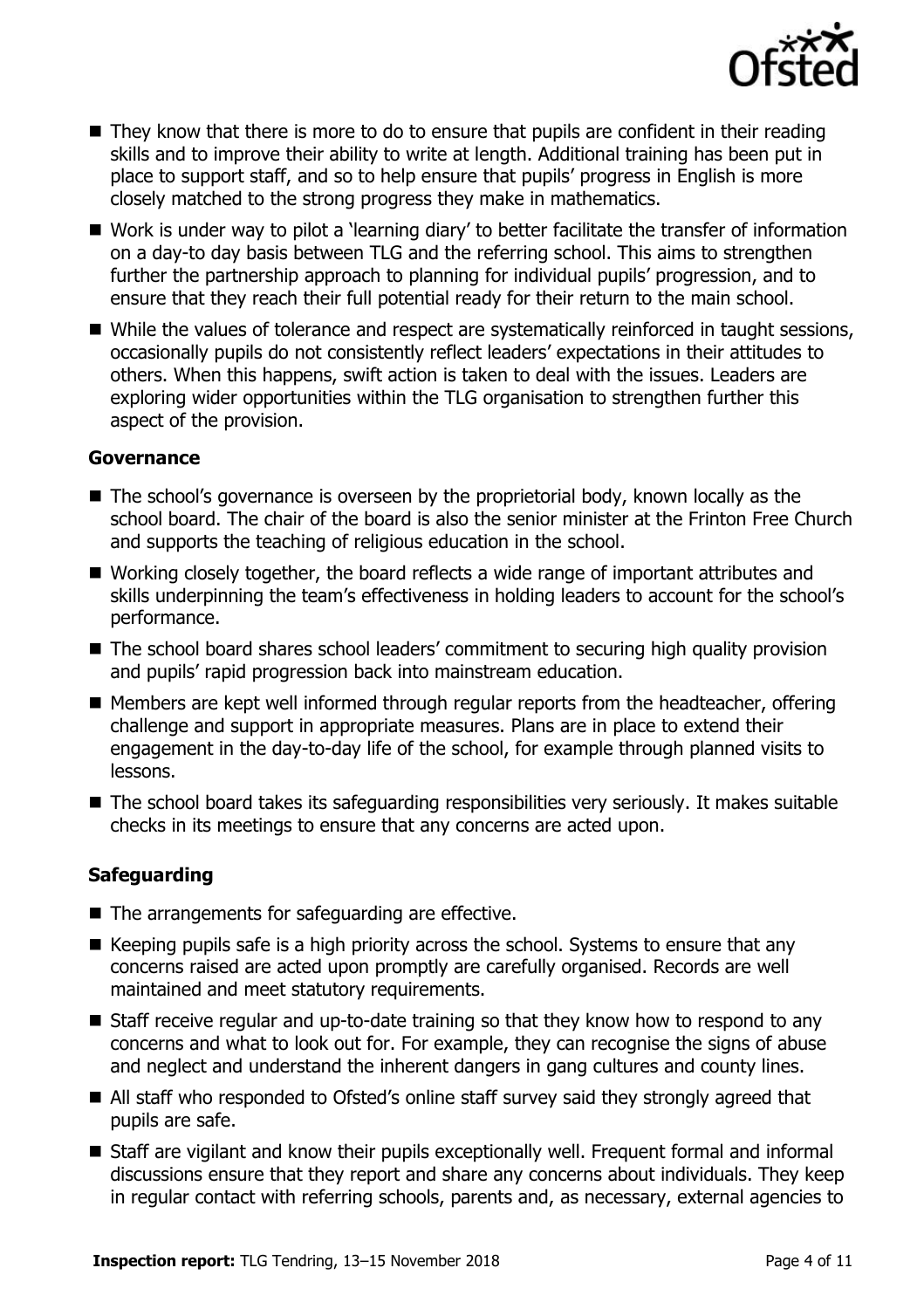

make sure that pupils stay safe.

■ The school's curriculum makes pupils aware of issues that could influence their personal safety and well-being. They know who they can go to if they need to raise any concerns.

#### **Quality of teaching, learning and assessment Good**

- The overall quality of teaching is good. Teaching staff develop excellent working relationships in their lessons and so help pupils to become more positive about their learning experiences. They represent good role models who are trusted by the pupils in their care.
- **Effective systems are in place to track pupils' progress and to plan learning so that any** gaps in their knowledge and skills are suitably targeted through new learning. New pupils settle into the provision quickly. Routine checks on their knowledge and skills at entry ensure that teachers have the information they need to help them get off to a good start.
- Individually negotiated programmes are designed to be relevant to the needs and interests of pupils, as well as to their age and stage.
- Careful planning and good teaching combine to help pupils overcome difficulties.
- Teachers probe pupils' understanding skilfully through targeted questions in lessons. Activities are carefully designed, with cross-curricular themes, to capture pupils' interest and to motivate them to learn. For example, designing a clothing range involved planning, costings, production, marketing and a launch event with a professional selling 'pitch' to the invited audience.
- Daily debriefing sessions support the sharing of information between staff and help teachers to plan any interventions needed or changes in approach.
- Pupils' work is marked in line with the school's marking policy. Feedback to pupils on how well they are doing is regular, as is the feedback to referring schools and parents.
- While lessons cover an appropriately broad range of subjects, there is a strong focus on ensuring that any gaps in pupils' mathematics and English knowledge and skills are closed.
- Although all pupils typically make good progress, the most able pupils do not always make the progress they could because they are not consistently moved on to the next stage in learning quickly enough.
- Some pupils are held back by limitations in their literacy skills and reading. This means that they are sometimes reluctant to write at length, or to be motivated to read for pleasure, as well as for classwork.
- New strategies are in place to stimulate interest in reading and to help those pupils in need of extra support. While these approaches are at a relatively early stage of implementation, there was a range of interesting creative writing displayed on classroom walls linked to Anthony Horowitz's 'horror' stories for children.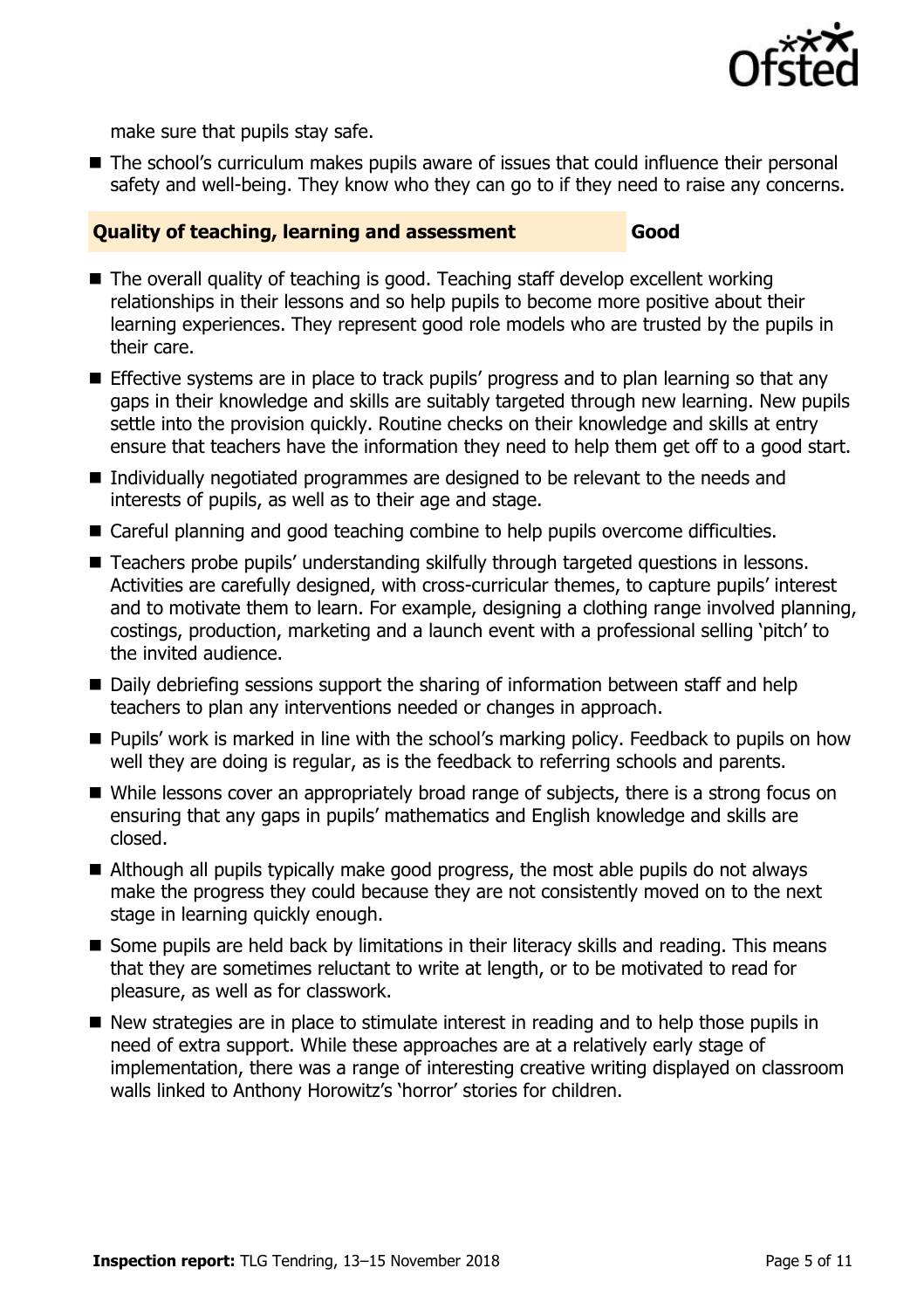

#### **Personal development, behaviour and welfare Good**

#### **Personal development and welfare**

- The school's work to promote pupils' personal development and welfare is good.
- **Pupils' personal and social skills are evaluated as part of the routine initial assessments** completed when they join the school. School records and observations during the inspection confirm that pupils often make significant gains in their self-confidence and so are motivated to do better.
- Universally, the parents spoken with and staff from referring schools were convinced about the changes in pupils' behaviour and attitudes, directly linking them to TLG's work.
- Pupils trust their teachers to look out for them. They can explain how they are supported to keep safe and say they know who they can speak with if they have a problem.
- The quality of personal relationships is the cornerstone of pupils' typically positive personal development while they are in the school.
- Regular checks and detailed tracking ensure that pupils' personal development, behaviour and attendance continue to improve over their time in the school.
- **Pupils understand the rules about safe use of the internet and the dangers associated** with the use of social media. For example, in one lesson observed, they were considering the issues associated with an individual's 'digital footprint'. In the plenary discussion, they were able to explain the potential long-term implications of any inappropriate information posted online, especially for future employment.
- The curriculum, culture and ethos of the school promote the importance of tolerance and respect. Fundamental British values are at the heart of day-to-day life in the school. However, senior leaders know that there is more work to do to ensure that pupils are consistently respectful of the full range of individual differences reflected in life in modern Britain.

#### **Behaviour**

- The behaviour of pupils is good.
- **From the outset, the high expectations of senior leaders and staff are made clear.** Through careful support and effective role modelling, adults help pupils to challenge unacceptable behaviour and to reflect on the consequences of their occasionally poor choices.
- Most pupils' attendance shows a marked improvement from their initial starting points.
- The school's behaviour policy is applied consistently by school staff. The focus on reinforcing and rewarding positive behaviours is popular and well understood. An online tracking system helps leaders to identify any patterns in pupils' behaviour so that any action required can be put in place.
- Most pupils get on with their work in an atmosphere of mutual respect and collaborative learning. The occasional incidence of low-level disruption is generally dealt with effectively through a quiet word or glance from the teacher.
- Although further intervention is sometimes necessary, carefully considered one-to-one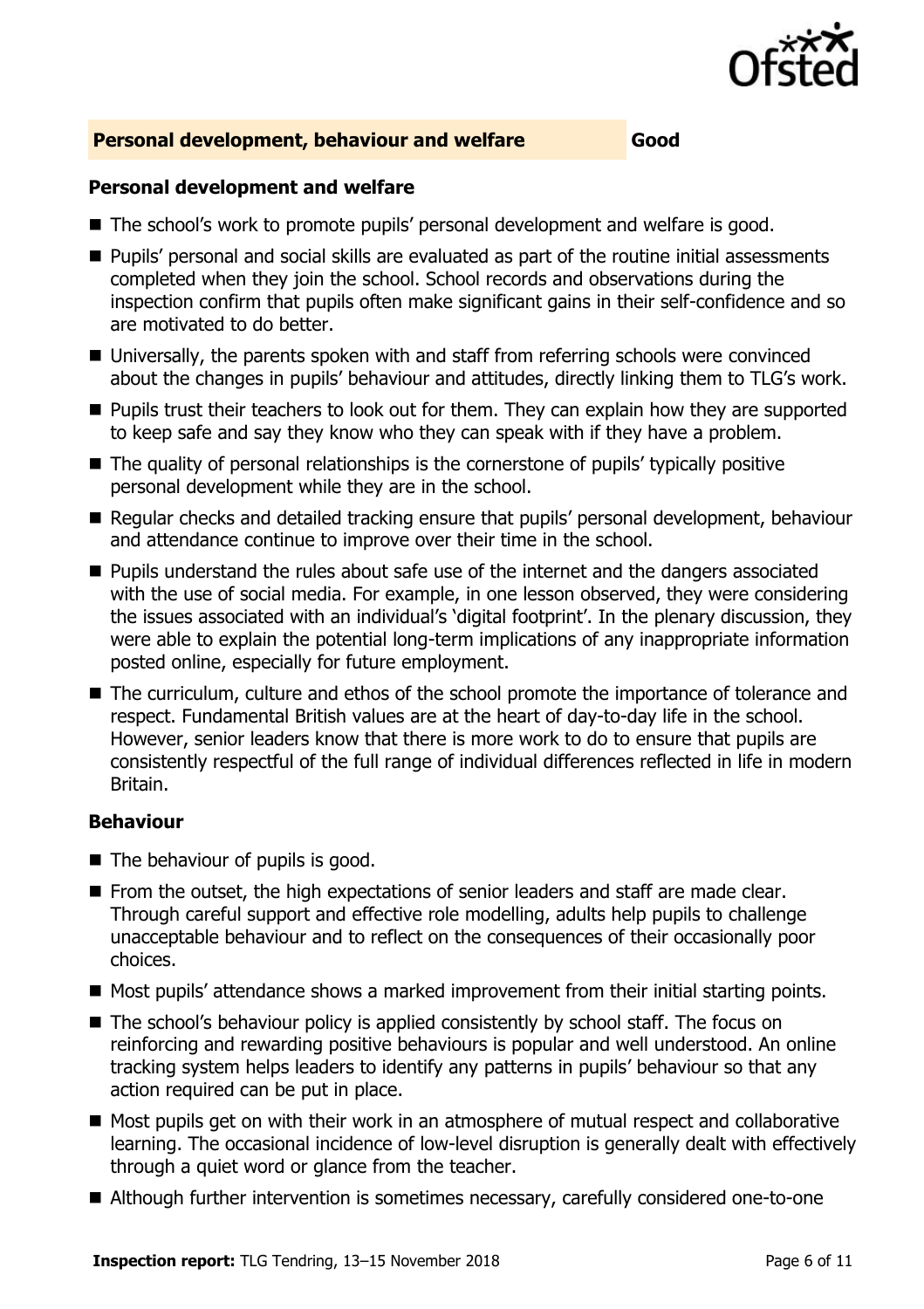

support, often from the headteacher, makes a positive difference to individual pupils' behaviour during their time in the school.

#### **Outcomes for pupils Good Good**

- Typically, pupils achieve well from their different staring points. Last year, most pupils who joined were successfully reintegrated into their referring school.
- When they enter the school, pupils are usually working below the standard that might be expected for their age. This is often because of long-term disruption to their education, resulting from poor behaviour and attendance.
- Key stage 3 pupils make good progress towards appropriate entry-level qualifications in readiness for GCSE studies when they return to their mainstream school.
- Where appropriate, elements of work experience are successful, for example in using the on-site café to develop older pupils' employability skills.
- While pupils typically make good progress in mathematics, their progress in English and literacy is not as strong. Changes are being made, including additional staff training, to begin to redress this imbalance.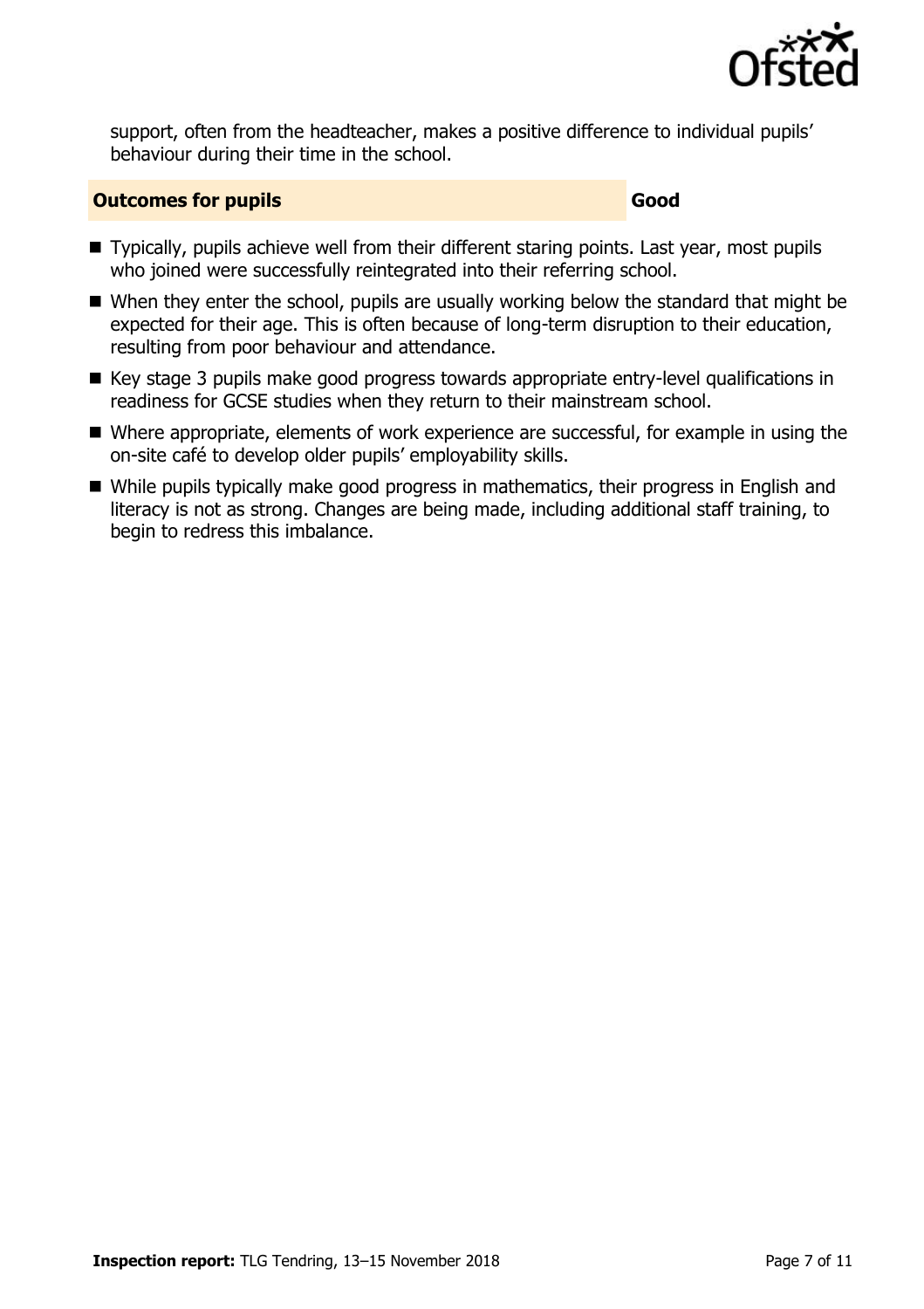

# **School details**

| Unique reference number  | 145162   |
|--------------------------|----------|
| DfE registration number  | 881/6070 |
| <b>Inspection number</b> | 10054013 |

This inspection was carried out under section 109(1) and (2) of the Education and Skills Act 2008, the purpose of which is to advise the Secretary of State for Education about the school's suitability for continued registration as an independent school.

| Type of school                      | Other independent school    |
|-------------------------------------|-----------------------------|
| School category                     | Independent school          |
| Age range of pupils                 | 11 to 16                    |
| <b>Gender of pupils</b>             | Mixed                       |
| Number of pupils on the school roll | 6                           |
| Number of part-time pupils          | 6                           |
| Proprietor                          | <b>Frinton Free Church</b>  |
| Chair                               | <b>Reverend Mark Massey</b> |
| <b>Headteacher</b>                  | <b>Ben Pratt</b>            |
| Annual fees (day pupils)            | £2,660 to £7,980            |
| Telephone number                    | 01255 679585                |
| Website                             | www.tlgtendring.org.uk      |
| <b>Email address</b>                | tlgtendring@tlg.org.uk      |
| Date of previous inspection         | Not previously inspected    |

### **Information about this school**

- This is the first standard inspection of the school since it opened in September 2017.
- The school has a Christian ethos. The provision operates under partnership arrangements between Frinton Free Church and TLG. It has a registered capacity of 18 places for boys and girls aged between 11 and 16 years.
- Part-time, alternative education is offered for pupils who are at risk of being permanently excluded. All pupils, most of whom are currently at key stage 3, are dual-registered with the provider and their referring school.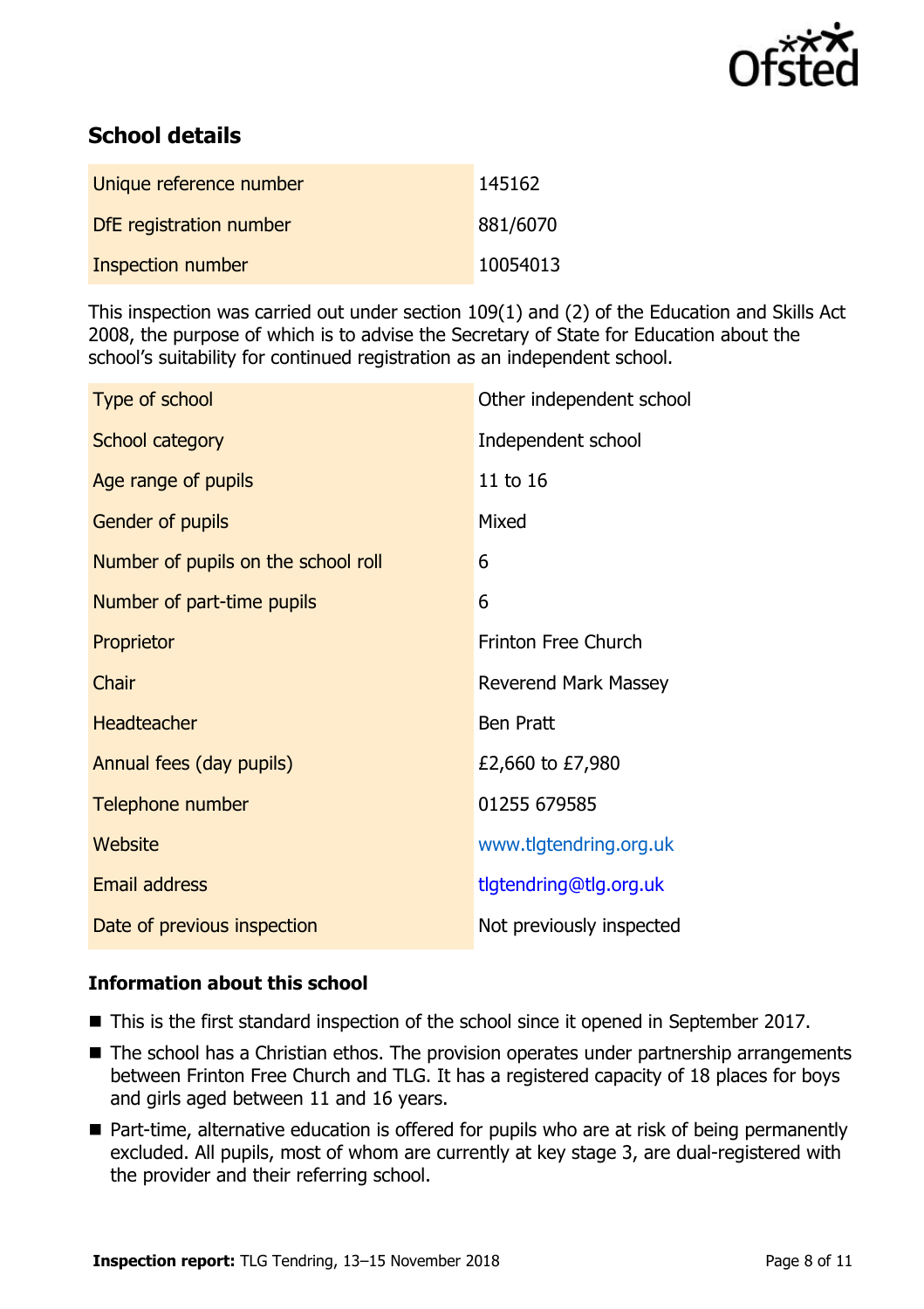

- The TLG Tendring provision is in specially adapted church buildings.
- Typically, pupils attend for two days each week, spending the rest of their time in school. TLG aims to reintegrate pupils into full-time mainstream education within a year.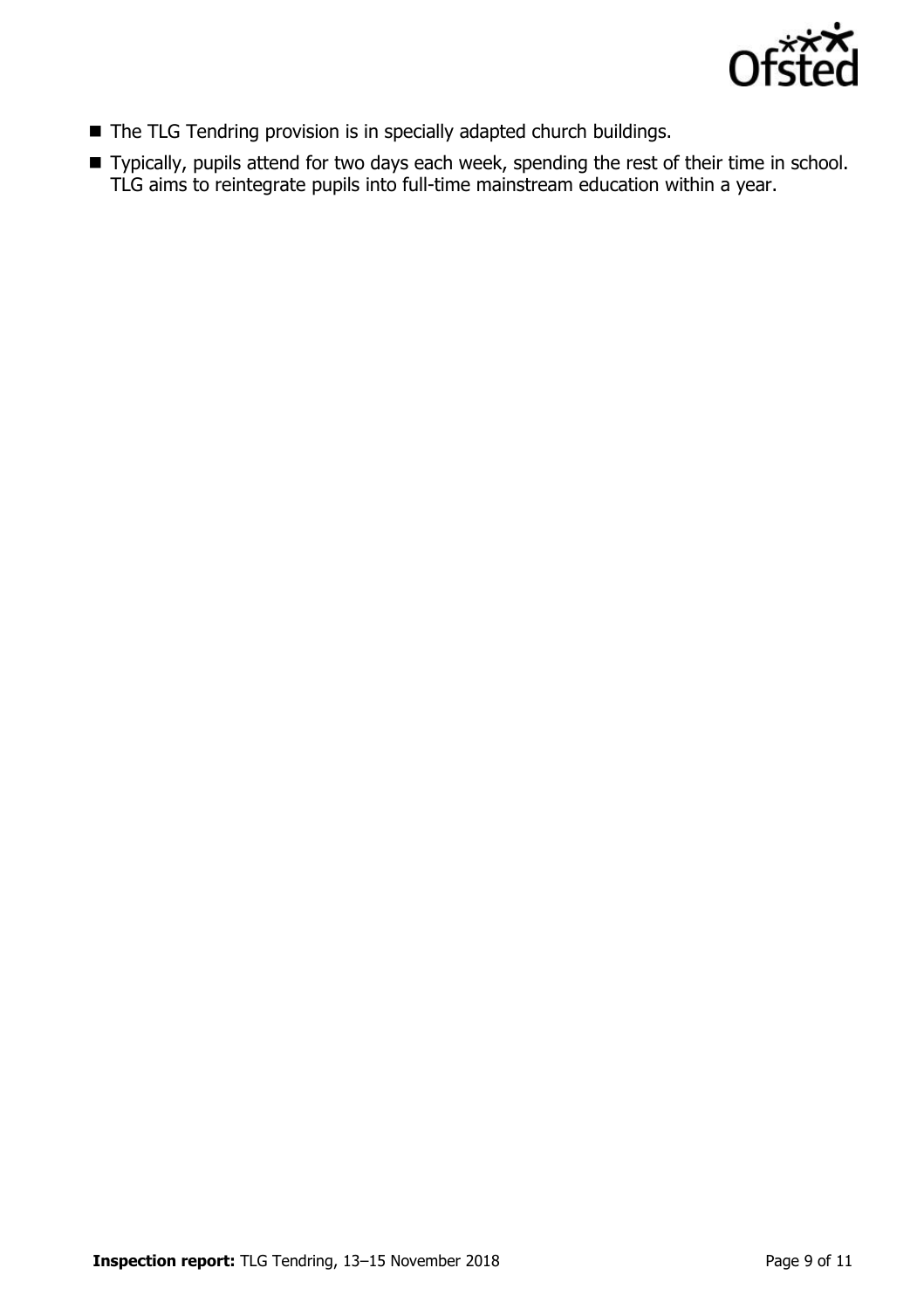

# **Information about this inspection**

- The inspector spoke with pupils and observed them learning in a range of subjects.
- The work of the school was discussed in meetings with the headteacher, a senior leader from TLG, the chair of the proprietorial body, volunteers and teachers.
- $\blacksquare$  In pre-arranged telephone calls, the inspector spoke with staff from two of the referring schools and with two parents of current pupils.
- The evidence from a wide range of documentation was considered. This included leaders' evaluations of the school's performance, development plans, assessment information linked to pupils' attainment and progress, and attendance and behaviour logs.
- The school's policies, including those linked to health and safety and child protection, were looked at alongside relevant records covering routine checks and the recruitment of new staff.
- The inspector looked at four responses to the Ofsted survey for school staff. There were no responses to the Ofsted online questionnaire, Parent View.

### **Inspection team**

Christine Dick, lead inspector **Her Majesty's Inspector**